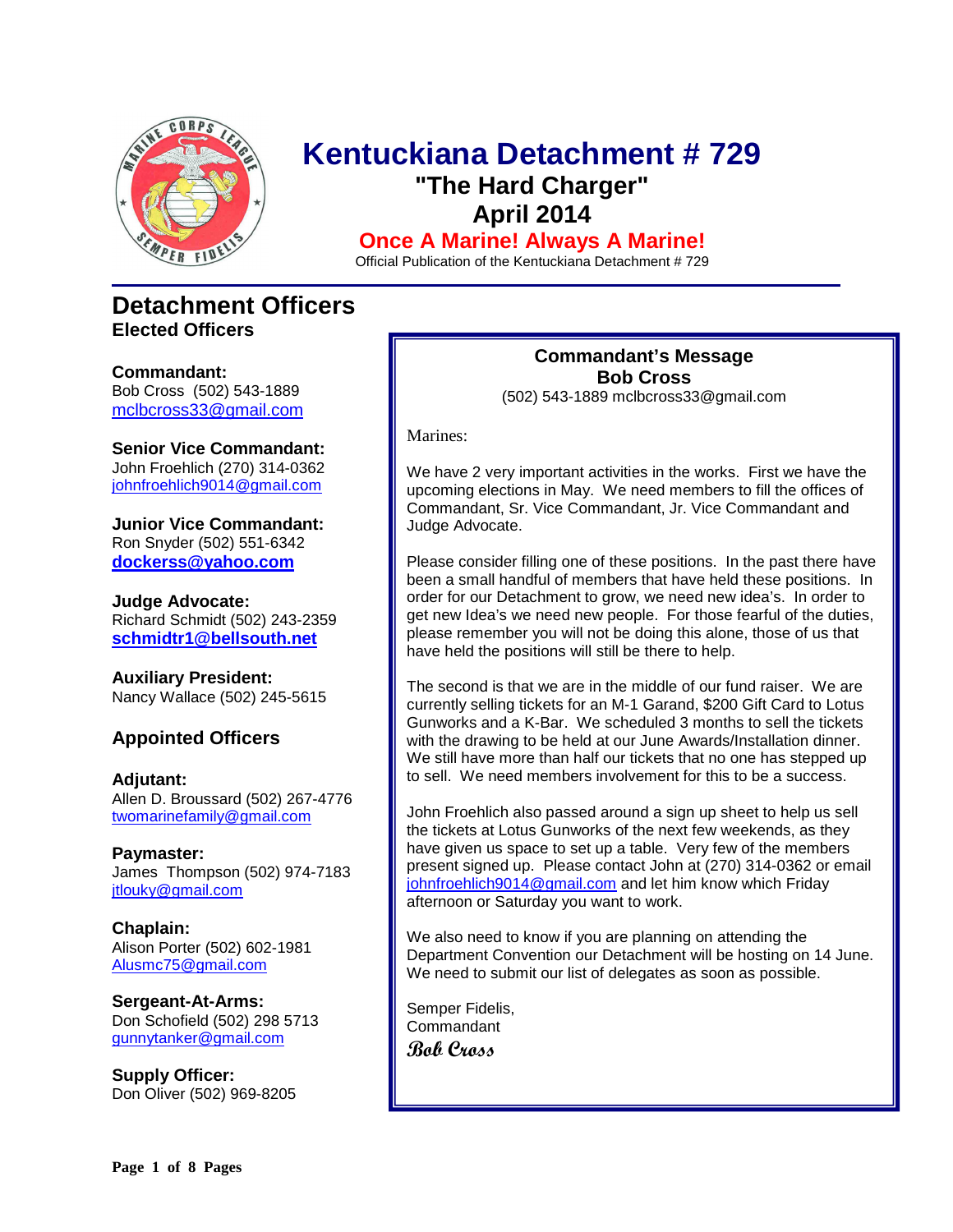#### **AUXILIARY NEWS NANCY WALLACE-PRESIDENT April Meeting**

Our first order of business was to elect a new president and she is Peggy Landis. We are sure she will do a wonderful job as she has always participated in all our endeavors.

I would like to say I have enjoyed working with the Ladies Auxiliary, they never let me down. We have a lot of good workers and especially nice people. I will miss it but I'm still involved and will help Peggy anyway I can. Thanks again for having me as your representative.

We had an especially productive meeting discussing up coming activities such as the social, visiting Yew Dell Gardens and the joint picnic in August.

We had a luncheon at the Bristol, everyone had a fine time visiting with one another.

Our Monthly snacks of fruit and pudding cups were delivered to the VA Hospital Oncology Dept. and were much appreciated.

Once again welcome to your new office Peggy. We look forward to working with you.

**Sincerely** Nancy Wallace

#### **-- UPCOMING EVENTS -- Marines Proudly Serving Our Community**

#### **May 2014**

| <b>ROVING MESS:</b>               | 13 May 2014, 1100 hours                                           |
|-----------------------------------|-------------------------------------------------------------------|
|                                   | <b>Cattlemen's Roadhouse</b>                                      |
|                                   | 2901 Hurstbourne Pkwy                                             |
|                                   | Louisville, KY                                                    |
|                                   | Please RSVP to Bob LeBlond 502-239-9946 or Email rleblond@aol.com |
| <b>BOARD MEETING: 14 May 2014</b> |                                                                   |
|                                   | <b>Ross &amp; Company Offices</b>                                 |
|                                   | 800 Envoy Cir                                                     |
|                                   | Louisville, KY 40299                                              |

**GENERAL MEETING: 19 May 2014, 1900 hrs VFW POST 1170 107 Evergreen Rd Middletown, KY**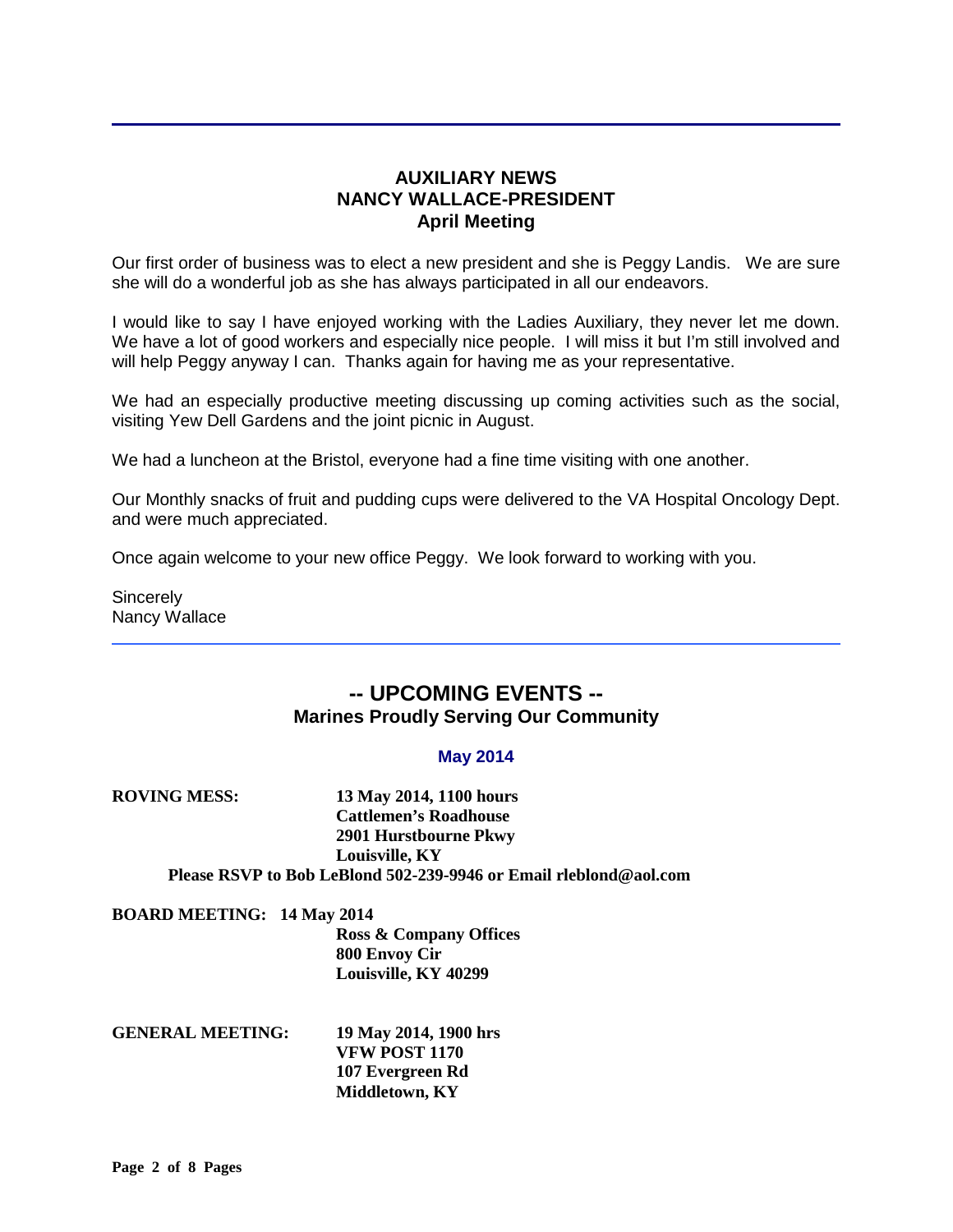#### **J.R.O.T.C. EVENTS:**

We need presenters at the MCJROTC awards programs on the following dates. Please make arrangements to help make presentations to the Cadets:

 **9 May 2014 Shelby County High School 6:30pm 15 May 2014 Fern Creek High School 6pm 22 May 2014 Seneca High School 7pm**

#### **Department of Kentucky Convention:**

Our Detachment will be hosting the Department of Kentucky Convention this year. We are required to submit a list of eligible voting delegates to the convention. This list must be submitted prior to the convention. We will need to know if you are planning to attend. There is not cost for attending. There will be a charge for the meal that will be served for lunch. Please let the Commandant know if you will be attending:

Location: Kentucky Trailer Sales (Richard Epley, Life Member) 4809 Poplar Level Rd Louisville, KY 40213

#### **MARINE CORPS LEAGUE KENTUCKIANA DETACHMENT #729 GENERAL MEMBERSHIP MEETNG MINUTES APRIL 2014**

Meeting was called to order at 1902 HRS by Detachment Commandant Bob Cross. Call to Attention and music was played by Sgt-at-Arms Don Schofield.

Two prospective members were voted on, Kat Davis was accepted and sworn in, Steven Hall was accepted however, due to his absence will not be sworn in until May meeting or upon his return. Two guests were present at the meeting; Hugh Doss (guest of Hank LaDouceur) and William Walsh (guest of Bob Ebert).

Minutes of March Meeting were voted as published with no corrections. Motion made by Jackie Rector and seconded by Woodie Marshall.

Paymaster Report was given by Jim Thompson and accepted by membership. Motion made by Woodie Marshall and seconded by Jackie Rector.

Sick and Injured Report was given by Chaplain Alison Porter. The report included; Arnold Landis, Tom Crump, Libby Dyne (wife of Fred Dyne) and son of Chaplain and Catherine Gividen's son David. C. J. Wychulis gave update on heath of Tom Crump. His health seems to be improving and he is in great spirits. If you plan to visit him please call first.

#### **Commandant's Report:**

Board voted donations; Dan Daly Detachment Golf Scramble 100.00, Bluegrass Toys for Tots Golf Scramble 100.00, Flags for Vets 250.00.

Thank you correspondence from; Dan Daly Detachment, Romero Family, Chapel of the Four Chaplains, Montford Point Marines Assn. and the Chasteen Family (accompanied by 500.00 detachment donation).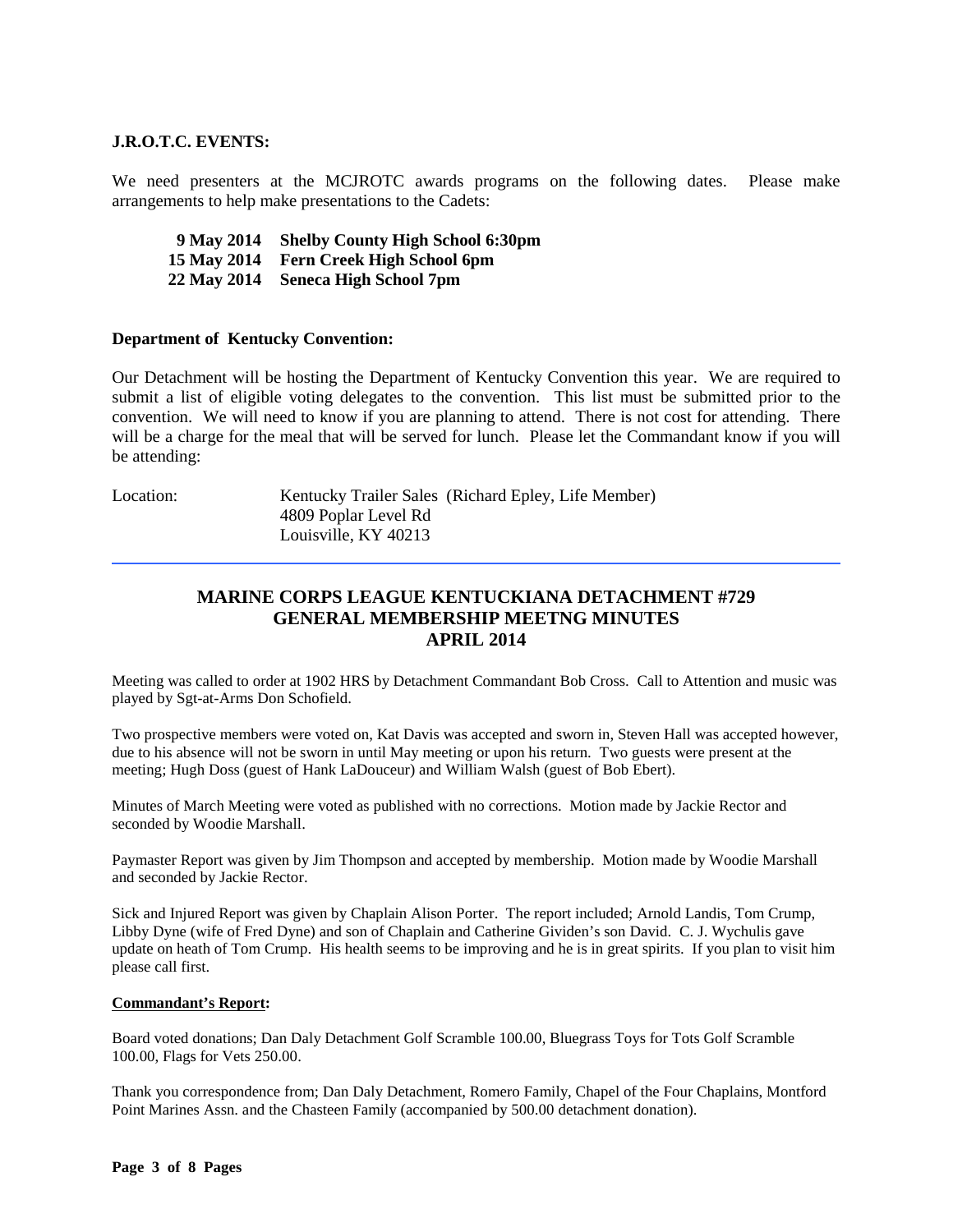Armed Forces Dinner is 16 May. Checks of 40.00 made payable to Marine Corps League Detachment #729.

Request for Donation to Purple Heart Assn. Membership voted on 100.00 donation. Motion made by J.R. Riggs, and Seconded for the \$100 donation for the Purple Heart Assn. Ad in their convention Ad book

Don Oliver has been selected as Central Division Marine of the Year. To be awarded to him at the Department Convention on 14 June 2014.

#### **Senior Vice Commandant Report:**

Recruitment Cards Available upon request.

Lotus Gun Gunworks is allowing detachment volunteers to come in to sell tickets for Rifle Drawing. Friday's and Saturday's 3p-6p. Sign up roster passed to membership.

\$3000.00 collected so far for Raffle.

#### **No Report from Junior Vice Commandant**

#### **Chaplain Report**:

.

 Thank you to Visitation and Honor Details. Special thanks to Bob Donoho as house sitter during visitations and funeral hours.

#### **Comptroller Report:**

Planning for Detachment trip to Parris Island. Possibly set for Mid-September. Current coach price 4800.00 plus 480.00 (comp for driver). Trip would be open to other detachments.

#### **Toys For Tots:**

In Cletis Evans absence, Commandant Cross made announcement that campaign preparations to begin in July. **Roving Mess:** 

April's Roving Mess hosted 15 people at Rooster's. May Roving Mess to be held at Cattleman's Roadhouse on Hurstbourne Ln. 12 May at 1100 HRS.

#### **New Business:**

Nominations for Elected Board Members to be taken at May meeting (from floor) followed by election. Contact C.J. Wychulis, Don Schofield or Bud Hughes to make nomination Prior to May Meeting.

#### **Good of the League:**

Pistol Team plaques were awarded to Bob Ebert on Behalf of Otis Fox, Ken Herrington and entire Pistol Team. Honor Flights to begin 6 June.

Jarhead Jam sold for 5.00. All proceeds to benefit detachment. Made by wife of Jerry McCandless.

#### **50/50 Drawing won by John Froehlich**

#### **Grunt Bucks:**

J. Froehlich gave brief bio on Maluth Duan, Wounded Warrior who spent 12 years on Iraq tour. New Member, Kat Davis, selling Camp Cards (retail discounts) to benefit Boy Scouts for 5.00.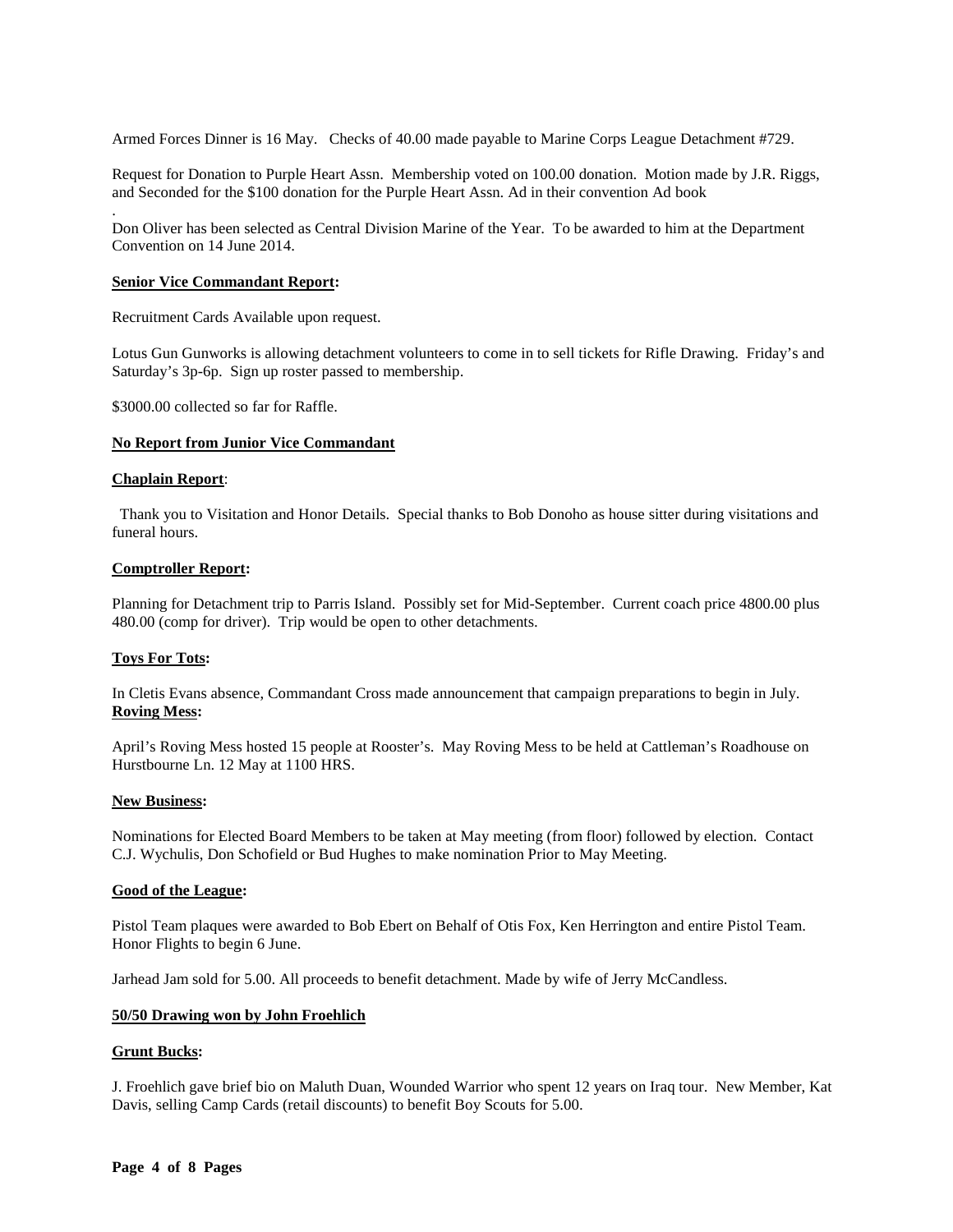#### **Additional Announcements:**

#### **MCJROTC Spring Review and Award Ceremonies.**

Shelby County - 9 May / 1830 Fern Creek - 15 May / 1800 Seneca - 22 May / 1900 Drill Exhibition at Seneca High School 24 April / 1800.

Meeting Closed at 2002 HRS.

#### **MEMBERSHIP INFORMATION**

#### **WE WANT TO WELCOME OUR NEW MEMBERS:**

### **Katherine "Kat" Davis Steven Hall**

| <b>May Birthday's</b>   |            |                                    |    |  |
|-------------------------|------------|------------------------------------|----|--|
| <b>Last Name</b>        |            | First Name Date of Birth Birth Day |    |  |
| Rector                  | Jacqueline | 5/4/1946                           | 4  |  |
| Cresswell               | Jim        | 5/5/1956                           | 5  |  |
| Smith                   | Charles    | 5/5/1948                           | 5  |  |
| Kozak                   | Harry      | 5/5/1940                           | 5  |  |
| Schroering, Jr. Charles |            | 5/5/2028                           | 5  |  |
| Diebold                 | Walter     | 5/6/1948                           | 6  |  |
| Sherman                 | James      | 5/8/1959                           | 8  |  |
| Bale                    | Harvey     | 5/8/1938                           | 8  |  |
| Oetting                 | Douglas    | 5/11/1946                          | 11 |  |
| Gatz                    | Robert     | 5/14/1946                          | 14 |  |
| <b>McCandless</b>       | Jerry      | 5/10/1935                          | 20 |  |
| Lefan                   | Bruce      | 5/27/1965                          | 27 |  |
| Garrett                 | Ronnie     | 5/29/1969                          | 29 |  |
| Hall                    | Eugene     | 5/30/1950                          | 30 |  |
| McNay                   | James      | 5/30/1946                          | 30 |  |
| Rice                    | Michael    | 5/31/1953                          | 31 |  |
| Ruscher                 | Edward     | 5/31/1961                          | 31 |  |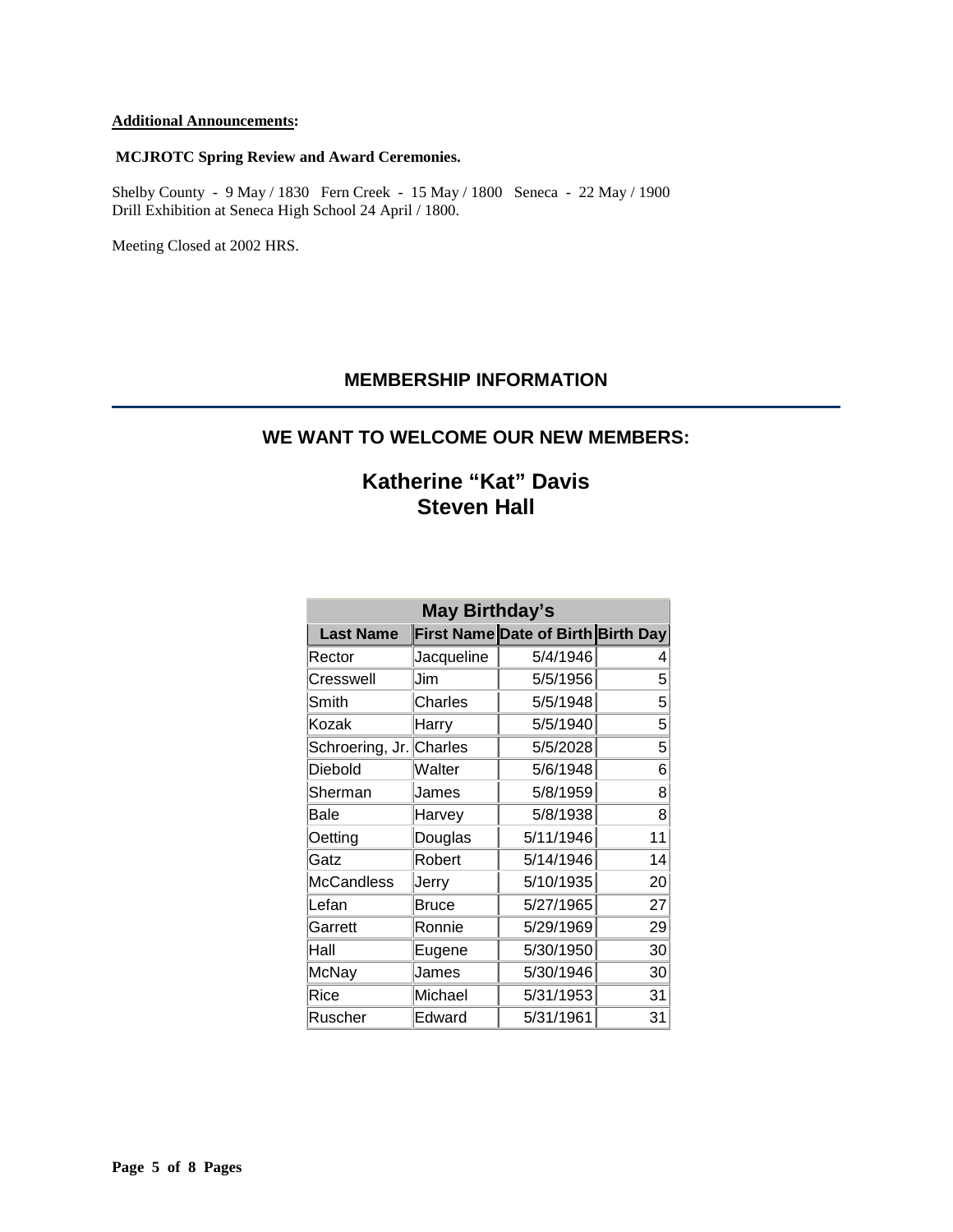#### **RENEWALS**

#### *APRIL 2014 MAY 2014 June 2014*

*Albright, Eugene Allen, Danny Reddington, Bill Gatz, Robert Bouchard, David Pinotti, James Hesse, David Hall, Lewis Ruscher, Edward Lapp, John E. Maloney, Michael Freeman, Tracy Sechrist, Rick Salyers, Dale Springer, Thomas Sullivan, Thomas G. Smith, Roger*

*Smith, Roger Trout, Steven*

*------------------------------------------------------------------------------------------------------------*

*Retention of our members is very important to us. Please be proactive and renew your annual dues as soon as you can. We publish those coming up for renewal for a 3 month period to keep you informed of you expiration date. Please send you renewal to the Adjutant, Allen Broussard, 4500 Dakin Court, Louisville, KY 40299 ahead of time. If you do so, I will send you confirmation of receipt either electronicly or a phone call. Let's shoot for 100% renewal in fiscal year 2014! With thanks Marines!*

*As of 1 January 2014 your dues increased as directed from National Headquarters to \$35.00 for Annual Dues.*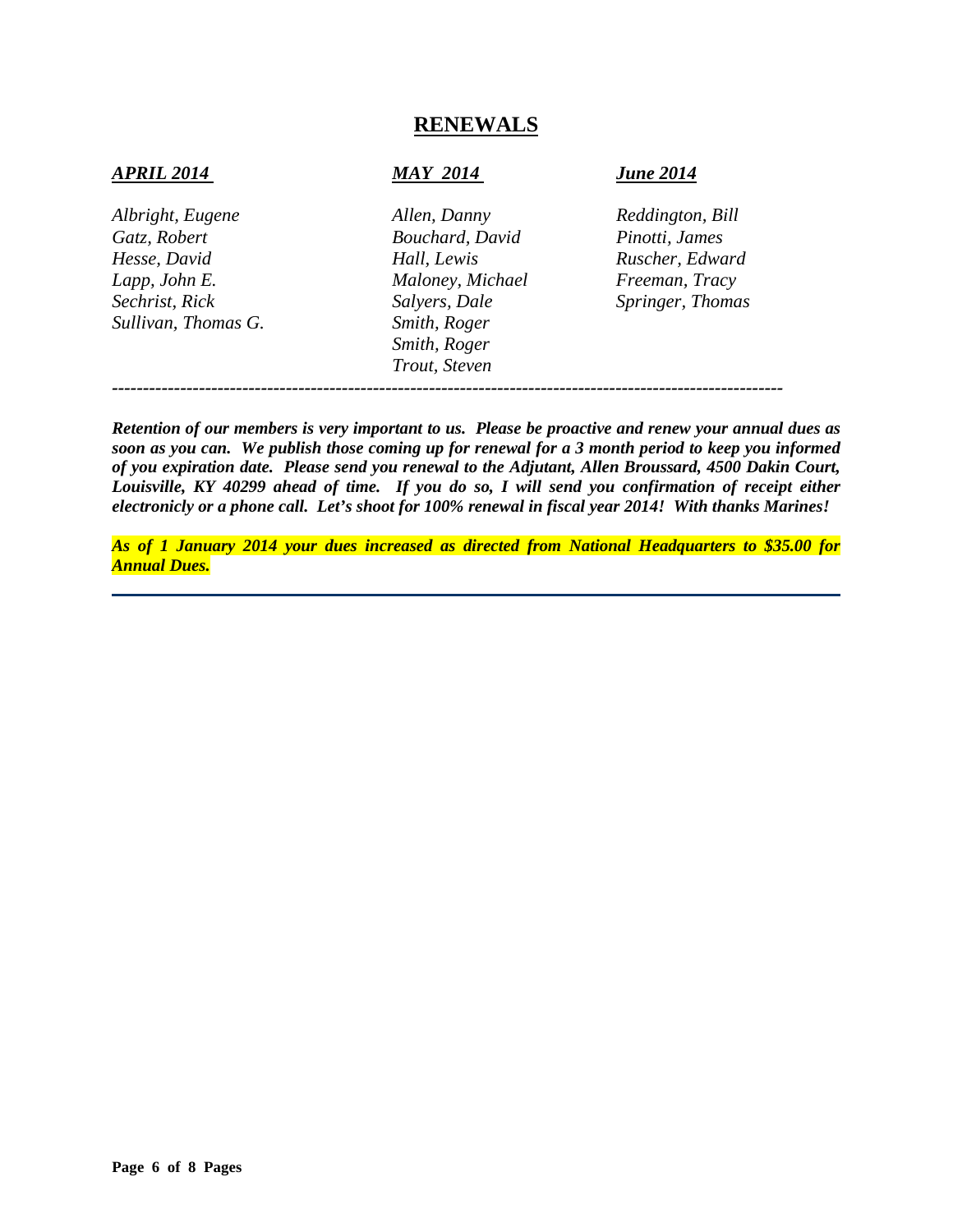# M 1 GARAND RAFFLE

### **\$10.00 PER TICKET ~ LIMITED TO 1500 TICKETS**



### **1st Prize M 1 Garand Rifle Springfield Armory**

## **2nd Prize \$200.00 Gift Certificate LOTUS GUNWORKS**

## **3rd Prize K-Bar Fighting Knife**

**Drawing 16 June 2014 During Kentuckiana Detachment #729** 

Officer Installation Dinner

*FOR INFORMATION AND TICKETS CONTACT* BOB CROSS 502-543-1889

*OR ANY KENTUCKIANA LEAGUE MEMBER*

OR SEND CHECK OR MONEY ORDER PAYABLE TO "KENTUCKIANA DETACHMENT #729" & SELF ADDRESSED STAMPED ENVELOPE TO P. O. BOX 35068 Louisville, KY 40232

Winner need not be present  $\sim$  Delivery subject to background investigation